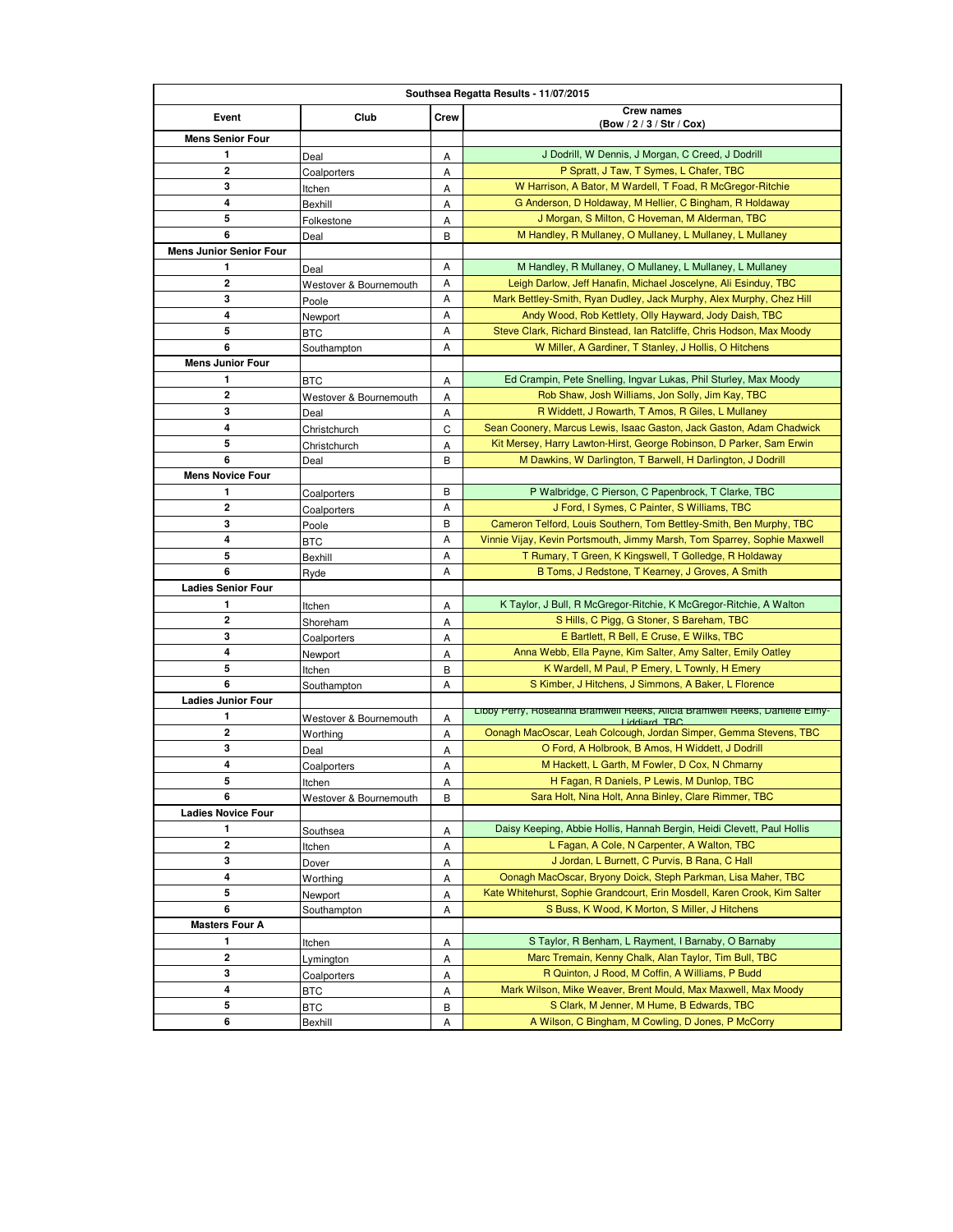| Event                           | Club                   | Crew   | <b>Crew names</b>                                                        |
|---------------------------------|------------------------|--------|--------------------------------------------------------------------------|
| <b>Masters Four B</b>           |                        |        | (Bow / 2 / 3 / Str / Cox)                                                |
| 1                               |                        |        | D Jones, M Cowling, C Bingham, A Wilson, P McCorry                       |
| 2                               | Bexhill                | Α<br>Α | M Davies, A Mills, S Webb, G Roberts, D Wareham                          |
| 3                               | Herne Bay              |        | #N/A                                                                     |
| 4                               |                        |        | #N/A                                                                     |
| 5                               |                        |        | #N/A                                                                     |
| 6                               |                        |        | #N/A                                                                     |
| <b>Ladies Masters Four</b>      |                        |        |                                                                          |
| 1                               | <b>BTC</b>             | Α      | Jo Wilson, Kaye Hume, Elaine Nicholls, Liz Mould, Sophie Maxwell         |
| 2                               | Southampton            | Α      | S Mitchell, A Saunders, TBC, F Walbridge, TBC                            |
| 3                               | Poole                  | Α      | Marion Frampton, Emma Hill, Alison Houlton, Sarah Williamson, Katie Hill |
| 4                               | Dover                  | Α      | J Johnston, L Burnett, C Purvis, P Matthews-Crow, C Hall                 |
| 5                               |                        |        | #N/A                                                                     |
| 6                               |                        |        | #N/A                                                                     |
| <b>Mens Senior Pair</b>         |                        |        |                                                                          |
| 1                               | Itchen                 | Α      | M Wardell, T Foad                                                        |
| 2                               | Bexhill                | Α      | M Hellier, D Holdaway                                                    |
| 3                               | Bexhill                | C      | P McCorry, G Anderson                                                    |
| 4                               | Lymington              | Α      | Tim Bull, Alan Taylor                                                    |
| 5                               | Shanklin               | Α      | A Robertson, J Murray                                                    |
| 6                               | Coalporters            | Α      | P Spratt, T Symes                                                        |
| <b>Mens Junior Pair</b>         |                        |        |                                                                          |
| 1                               | Deal                   | В      | J Rowarth, T Amos                                                        |
| 2                               | Shoreham               | Α      | J Mouland, J Tilley                                                      |
| 3                               | Westover & Bournemouth | Α      | Jon Solly, Jim Kay                                                       |
| $\overline{\mathbf{4}}$         | Westover & Bournemouth | В      | Rob Shaw, Josh Williams                                                  |
| 5                               | Dover                  | Α      | R McCorkell, C Hall                                                      |
| 6                               | BTC                    | Α      | Simone Kelly, Finn Hills                                                 |
| <b>Ladies Senior Pair</b>       |                        |        |                                                                          |
| 1                               | Shoreham               | Α      | S Hills, S Bareham                                                       |
| 2                               | Itchen                 | Α      | R McGregor-Ritchie, K McGregor-Ritchie                                   |
| 3                               | Poole                  | Α      | Jessie Jamieson, Marie Tudor                                             |
| 4                               | Shoreham               | B      | G Stoner, C Pigg                                                         |
| 5                               | Itchen                 | В      | P Emery, J Bull                                                          |
| 6                               | Southsea               | Α      | Emily Harrison, Cynthia Mynhardt                                         |
| <b>Ladies Junior Pair</b>       |                        |        |                                                                          |
| 1                               | Westover & Bournemouth | Α      | Alicia Bramwell-Reeks, Roseanna Bramwell-Reeks                           |
| $\overline{2}$                  | Shoreham               | Α      | P Mercer, B Buchanan                                                     |
| 3                               | Deal                   | Α      | <b>B Amos, H Widdett</b>                                                 |
| 4                               | BTC                    | Α      | Hayley Moot, Claudia Gooch                                               |
| 5<br>6                          | Newport                | Α<br>Α | Charlotte Crook, Louisa Burt<br>A Little, C Copper                       |
| <b>Mens Senior Single Scull</b> | Bexhill                |        |                                                                          |
| 1                               |                        |        | <b>W</b> Dennis                                                          |
| $\mathbf{2}$                    | Deal                   | Α      | A Cahill                                                                 |
| 3                               | Bexhill                | A      | P McCorry                                                                |
| 4                               | Bexhill<br>Herne Bay   | В<br>Α | L Towner                                                                 |
| 5                               |                        |        | <b>Malc Hume</b>                                                         |
| 6                               | BTC<br>Shanklin        | Α<br>Α | A Robertson                                                              |
| <b>Mens Junior Single Scull</b> |                        |        | Final was cancelled in 2015 due to conditions                            |
| 1                               |                        |        | #N/A                                                                     |
| 2                               |                        |        | #N/A                                                                     |
| 3                               |                        |        | #N/A                                                                     |
| 4                               |                        |        | #N/A                                                                     |
| 5                               |                        |        | #N/A                                                                     |
| 6                               |                        |        | #N/A                                                                     |
|                                 |                        |        |                                                                          |